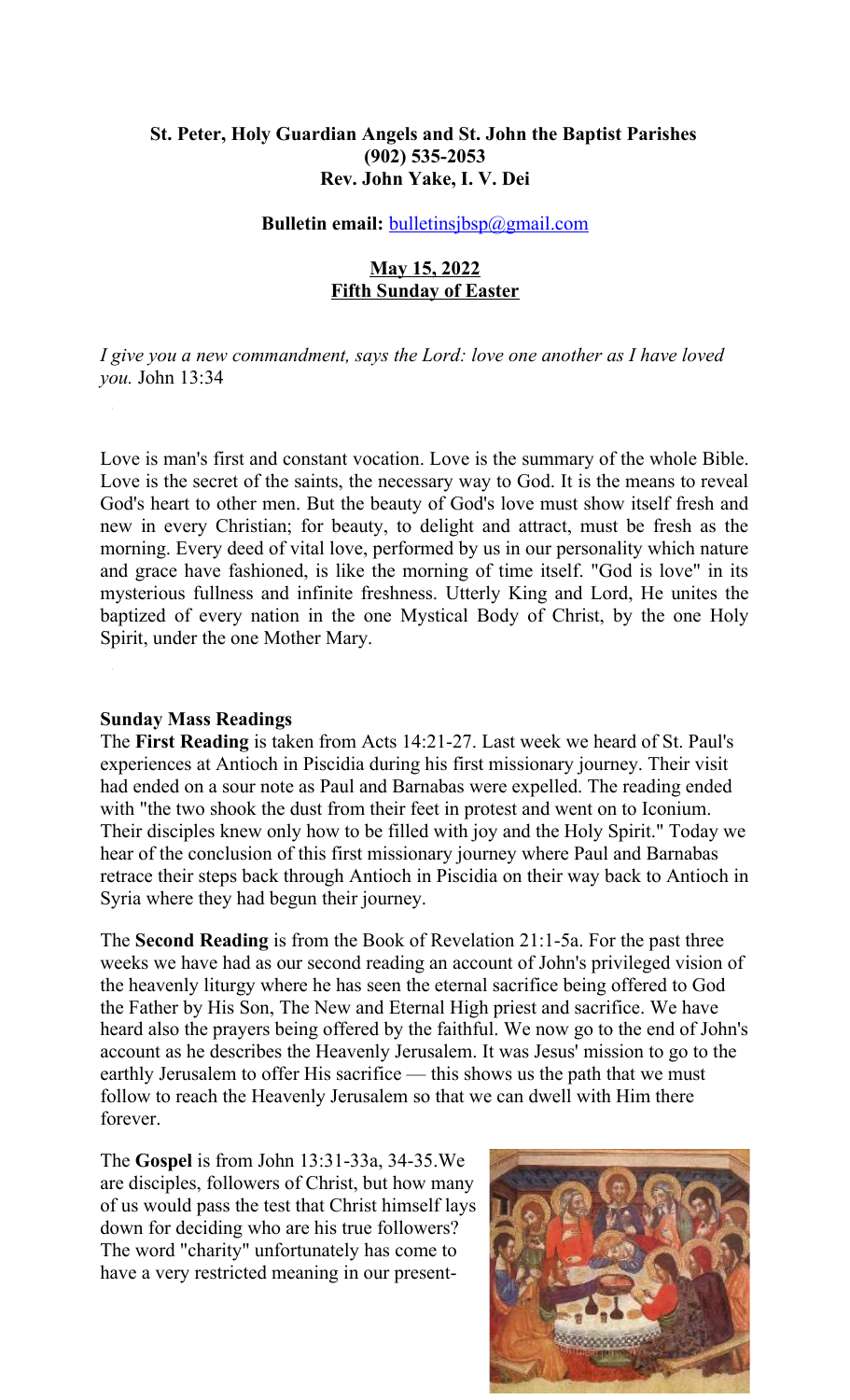day vocabulary. It signifies giving an alms, a gift of money to a needy person. This is but a very small part of the true charity, true love of neighbor which Christ made the distinguishing mark of the true Christian. He who truly loves his neighbor must be interested, first and foremost, in those things which concern that neighbor's most important purpose in life, his eternal salvation.

Here is where so many good Christians fail in true charity. Effective interest in missionary activity is a case in point. Practical help in parochial matters, taking part in the various societies which are intended to build up and strengthen the faith and the devotion of the members of the parish is another obligation of true charity. So many seem to think it is no concern of theirs but it is. Advising and encouraging, with true Christian kindness, a neighbor who is beginning to grow lax in his attendance to his Christian duties, or who is forming habits or alliances which, if unchecked, will bring misery and suffering to his family, and scandal to the neighborhood, and even the possibility of his own eternal destruction, is also an exercise of real Christian charity.

There are thousands of broken homes today which would not be broken if there was true charity in those homes not only in the heart of the offender but in the hearts of the offended. There are thousands in jails and in hospitals of rehabilitation today who would not be there if their families and neighbors fulfilled their obligation of Christian charity. There are many, far too many, lapsed Catholics in the world today, who would not have lapsed had true charity been practised by their relatives and neighbors. And, last but not least, there are millions of people who have remained outside the Church of Christ because the hall-mark of charity which Christ said was its distinguishing mark was tarnished or invisible. Each one of us could, with great profit, spend a few moments today looking into ourselves and comparing our thoughts and our words and our actions with the thoughts, words and actions of love which Christ expects from his followers.

It is never too late to mend. Begin today to take a true Christian interest in the spiritual fate of your family and neighbors. Where words have already failed perhaps, try prayer and example. The grace of God will cooperate with your sincere, charitable effort.

—Excepted from *The Sunday Readings*, Fr. Kevin O'Sullivan, O.F.M.

**Sacrament of Baptism please call the office: Rev. John Yake, I.V. Dei**

#### **Instructors for baptism:**

Mary Fougere, SJB 902) 535-2699 Rose Pâté, SP (902) 302-7011 Vera Doucette, HGA (902) 785-4018

#### **Sacrament of Matrimony**

Please call Fr. Yake six months prior to the wedding date.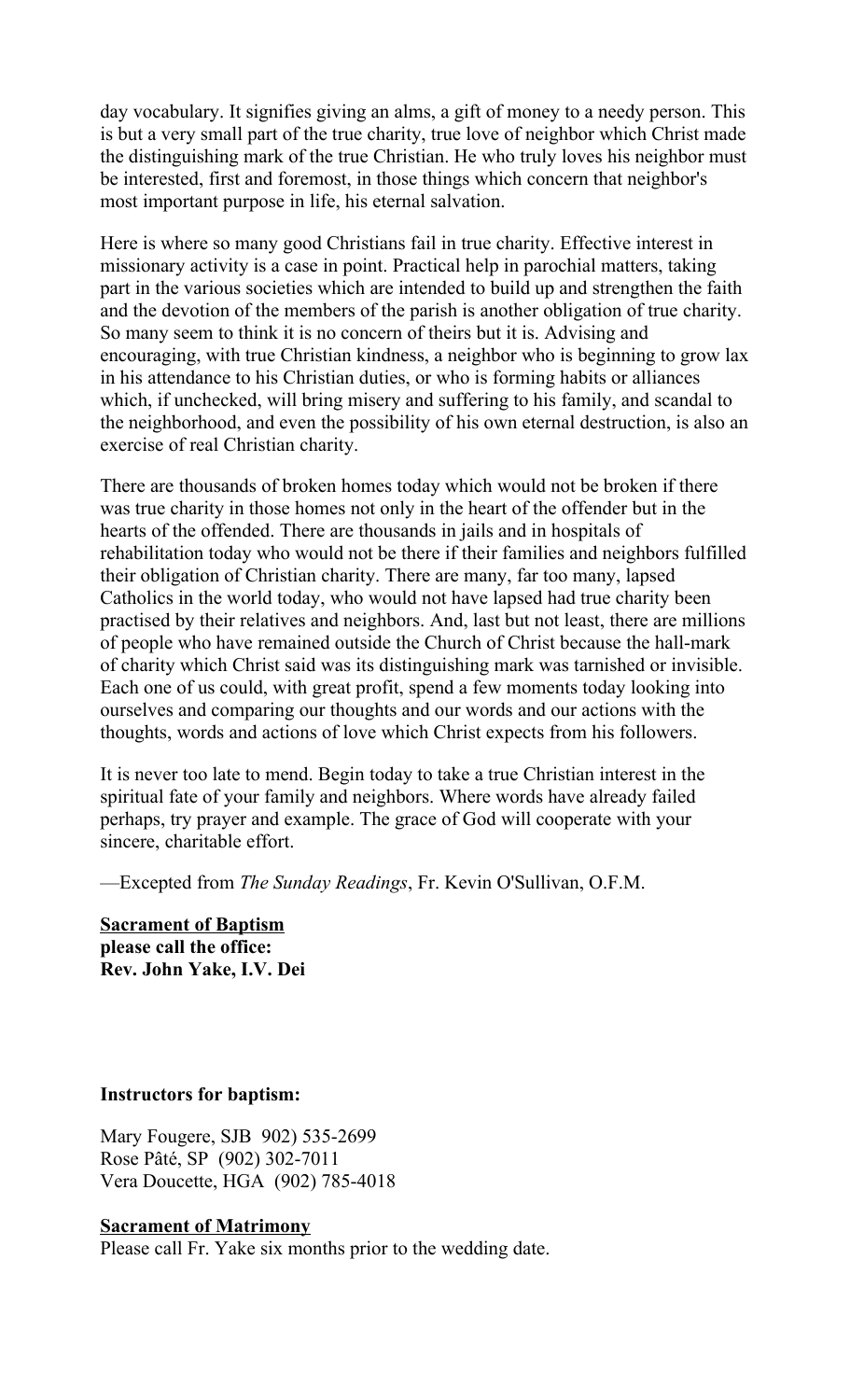Call Family Service of Eastern Nova Scotia to register for upcoming courses 902- 849-4772. Ask for Tasia Boucher, thoucher@fsens.ns.ca

**Weekday Masses**

**Tuesday, May 17, 2022 SJB 4:00 PM**

**Wednesday, May 18, 2022 SP 9:00 AM**

**Friday, May 20, 2022 HGA 11:00 AM +Joe, John & Murdock Rehberg**

 **Saturday, May 21, 2022 SH 4:00 PM**

**HGA 5:30 PM +Lawrence, Clara, Ralph & James Bona**

**Sunday, May 22, 2022 SJB 9:00 AM +Eileen Yuille**

**SP 10:30 AM \* Special Intentions**

### **Receipts**

### **Holy Guardian Angels**

| <b>May 7, 2022</b>          |          |
|-----------------------------|----------|
| Envelopes & Loose           | \$928.00 |
| Candles                     | 34.00    |
| Dues                        | 5.00     |
| <b>Priesthood Education</b> | 5.00     |
| Initial Offering            | 8.00     |
| <b>Share Lent</b>           | 5.00     |
| Solemnity of Mary           | 5.00     |
|                             |          |

| <b>Total</b>                | \$990.00 |
|-----------------------------|----------|
| <b>St. John the Baptist</b> |          |
| <u>May 8, 2022</u>          |          |
| Envelopes & Loose           | \$926.00 |

| <b>Total</b>          | \$926.00  |
|-----------------------|-----------|
| St. Peter's           |           |
| <b>May 8, 2022</b>    |           |
| Envelopes & Loose     | \$ 770.00 |
| Candles               | 32.00     |
| Parish Dues           | 110.00    |
| Cemetery fund         | 50.00     |
| Cemetery Road Upgrade | 40.00     |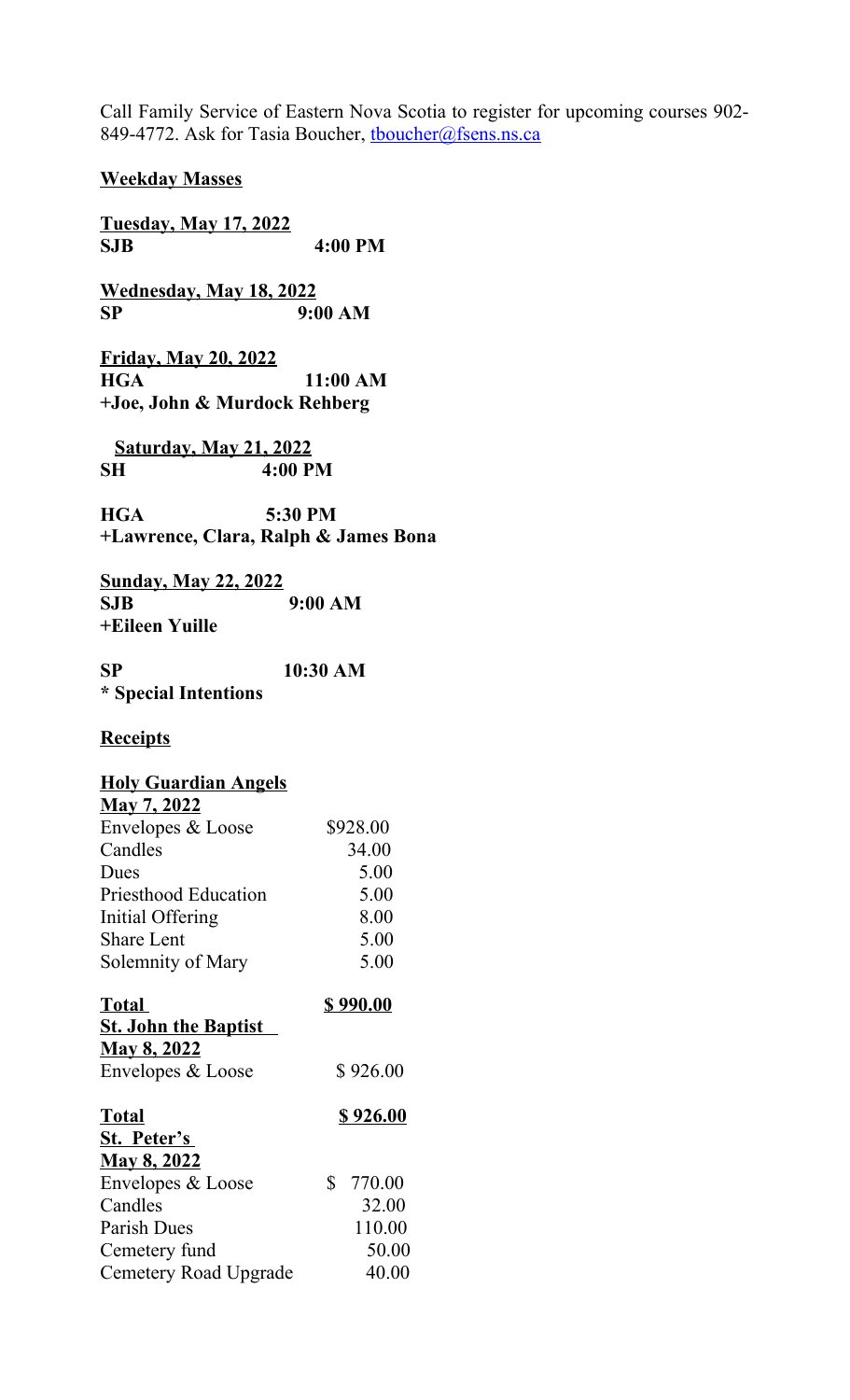| Improvement fund     | 280.00 |
|----------------------|--------|
| <b>Altar Society</b> | 10.00  |

## **Total \$ 1,292.00**

### **COMMUNITY EVENTS**

**Thank you for supporting our ticket raffle o**n the Handquilted Queensize Quilt. The winner was Nathaniel Legere. Monies raised \$486.00. Quilt creator was Doris Carter and friends. Thank you for your creativity as it was much appreciated.

### **St. Peter's Parish Altar Society**

**SP:** Next parish council meeting will be held on Monday May 16, 2022 in St. Peter's Glebe basement at 6:00 PM

**SJB: Mass of the Resurrection and burial** for **+Donnie Richard** will be on Friday, **May 27, 2022 at 11:00 AM**. Masks suggested but not mandatory.

**For all parishes:** The Richmond Co. Men's Choir is actively singing again. The men sing in a different parish in Richmond Co. one **Sunday/Saturday** of each month (excluding July & August). If you love to sing, come join us! We practice in Louisdale Church every second week from 7:15 PM till 8:15 PM. Our next practice will be on May  $11<sup>th</sup>$ . Choir will be in Glendale on May  $29<sup>th</sup>$  at 10:00 AM Mass.

**Priests' retreat** will be held from Monday, May 23 until Friday, May 27<sup>th</sup> *via* Zoom.

 **Retired Teachers Organization:** A special presentation for retired teachers of Richmond and Inverness will be held on May  $24<sup>th</sup>$ -10:00 am in the Shannon room of the Port Hawkesbury Civic Centre. Executive Staff Officer, Stacey Samson, will be discussing "Carepath Services" including, Your Wellness Partner Program, Health Care Assist Programs, Cancer Assist Programs and Senior Care Assist Programs. All are encouraged to attend this important session.

### **Upcoming Events**

### **May 15, 2 pm**

## **St. Michael's Hall, East Margaree**

## **Synod conversation hosted by the Margaree Family of Churches**

Share your experience of Church and your hopes for the future with your fellow parishioners. There will be small group discussion as well as large group sharing. It will be an experience of listening to what others have to say with no judgment or critique in a safe environment. Your input is important for our Synod journey as a Diocese. All are welcomed to attend.

### **Wednesdays, May 18-June 1**

### **Webinar series:** *For a Synodal Church: Communion, Participation and Mission*

### **Deadline to Register: May 16**

This three-part series will explore the call to be a synodal Church that listens and discerns together. Keynote speakers include His Eminence Gérald Cyprian Cardinal Lacroix, Dr. Moira McQueen, Mr. David Dayler, and Sister Chantal Desmarais, SCSM.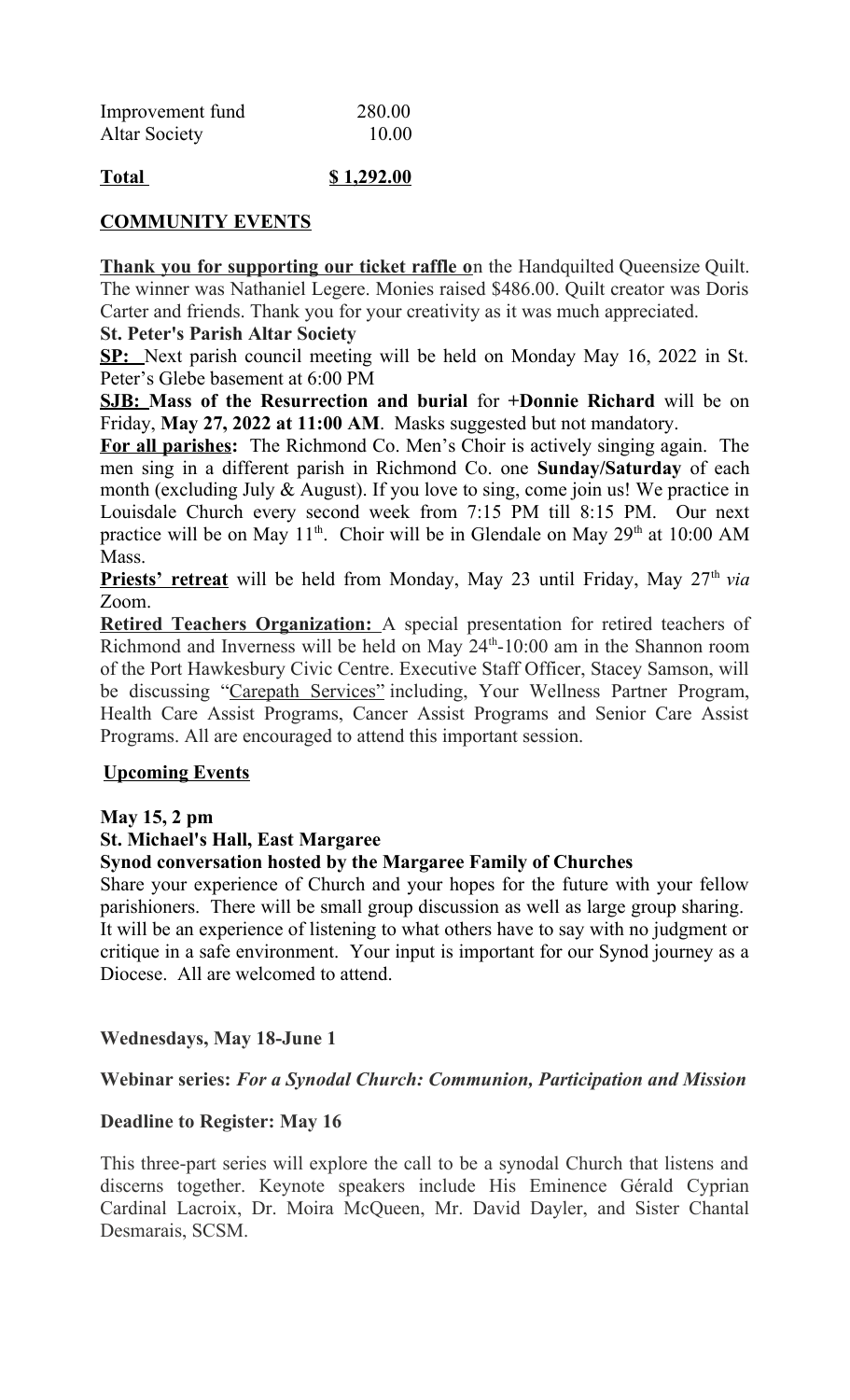Link to the contract of the contract of the contract of the contract of the contract of the contract of the contract of the contract of the contract of the contract of the contract of the contract of the contract of the co register: [https://cccb-ca.zoom.us/webinar/register/WN\\_xYg1RDBCRueTvMl7Ga9](https://cccb-ca.zoom.us/webinar/register/WN_xYg1RDBCRueTvMl7Ga916Q) [16Q](https://cccb-ca.zoom.us/webinar/register/WN_xYg1RDBCRueTvMl7Ga916Q)

> [Welcome! You are invited to join a webinar: For a Synodal Church:](https://cccb-ca.zoom.us/webinar/register/WN_xYg1RDBCRueTvMl7Ga916Q)  [Communion, Participation, Mission. After registering, you will](https://cccb-ca.zoom.us/webinar/register/WN_xYg1RDBCRueTvMl7Ga916Q)  [receive a confirmation email about joining the webinar.](https://cccb-ca.zoom.us/webinar/register/WN_xYg1RDBCRueTvMl7Ga916Q) Beginning 18 May 2022, the CCCB Office for Evangelization and Catechesis will offer a webinar series, For a Synodal Church: Communion, Participation, Mission. This three-part series will explore the Church's call to synodality and its themes. Keynote speakers include, His Eminence Gérald Cyprian Cardinal Lacroix (June 1), Dr. Moira McQueen (May 18), Mr. David Dayler (May 18), Sr. Chantal Desmarais, SCSM (May 25). [cccb-ca.zoom.us](http://cccb-ca.zoom.us/)

櫟

## **Friday, June 3**

Deadline in our diocese for individual and group submissions to the Synod Email: [LIsteningChurch@dioceseofantigonish.ca](mailto:LIsteningChurch@dioceseofantigonish.ca) or [jennifer@dioceseofantigonish.](mailto:jennifer@dioceseofantigonish.ca) [ca](mailto:jennifer@dioceseofantigonish.ca)

Mail: Listening Church, Diocesan Pastoral Centre, PO Box 100, Stn A Sydney NS. B1P 6G9

Phone: Jennifer Hatt, 902-759-2181

# **Save The Dates!**

Stay tuned for details

## **Sunday, June 5, 3 pm**

St. Ninian Cathedral Closing celebration for the diocesan listening phase of the Synod of Bishops Mass celebrated by Bishop Wayne Kirkpatrick, followed by a light reception

### **Tuesday, June 7, 7:30 pm**

Holy Family Church, Sydney Mines 'Mama's Faith' A tribute to mothers and their faith in stories and song

> [Pray- Connect - Share Your Story - Diocese of](http://www.antigonishdiocese.com/listeningchurch)  [Antigonish](http://www.antigonishdiocese.com/listeningchurch)

> Welcome and invitation from Bishop Wayne Kirkpatrick: Synod = Jour Together Now through May 2022, our diocese is engaged in the Synod journey, inviting individuals and groups to share their stories, opinions, thoughts on the church past, present and future. Information gathered d this time will be compiled into a 10-page report [www.antigonishdiocese.com](http://www.antigonishdiocese.com/)

[www.antigonishdiocese.com/listeningchurch](http://www.antigonishdiocese.com/listeningchurch)

The website of the diocese has many items, too many to repeat in a parish bulletin. Go to www.antigonishdiocese.com